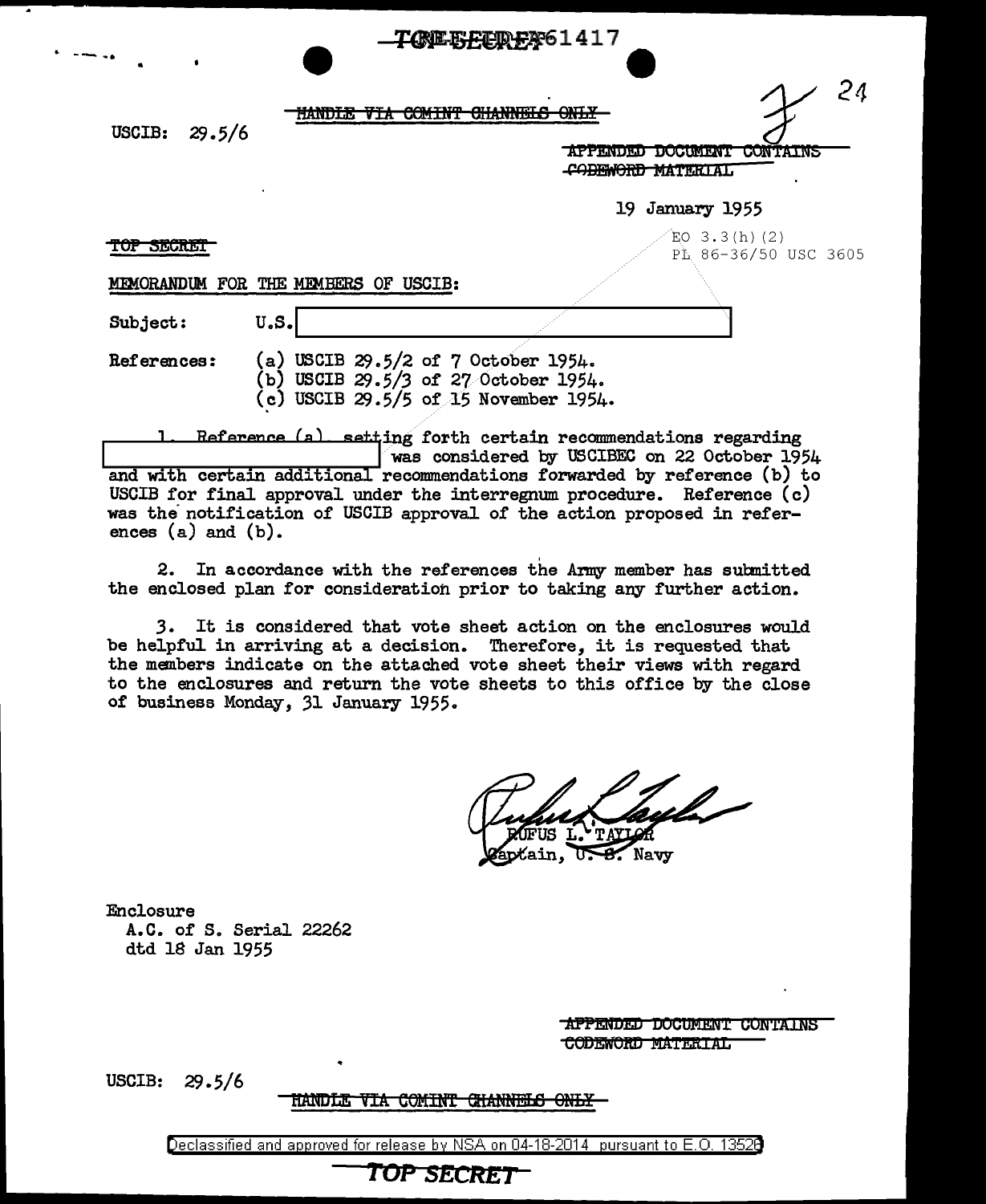記O 3.3(h)(2) PL 86-36/50 USC 3605

**JAN 18 1955** 

DEPARTMENT OF THE ARMY OFFICE OF THE ASSISTANT CHIEF OF STAFF, G-2, INTELLIGENCE WASHINGTON 25. D. C.

<del>TOBLECKSK ATMI</del>

 $G2-ASA$ 

TOP SECRET EIDER

22262

 $(TS)$ 

MEMORANDUM FOR: THE EXECUTIVE SECRETARY, USCIB

SUBJECT: Proposed

In accordance with the USCIBEC recommendations set forth in USCIB l.  $29.5/3$ , 27 October 1954, and as approved by USCIB (USCIB  $29.5/5$ , 15 Nov 1954), it is understood that the present informal arrangements which exist COMINT units and U.S. military COMINT activities in between various are unsatisfactory and that it is now desirable to formalize these arrangements at a government-to-government level in the form of a third party agreement within the limitations prescribed in paragraphs  $4$  and 5 of Appendix P to the UKUSA Agreement.

cedures governing U.S. COMINT arrangements with \_\_\_ units or personnel in , and advised that Director, NSA, would consult with Director, GCHQ, on technical problems involved. The principles and procedures agreed upon<br>were contained in USCIB 13/331, 16 April 53. One feature of these arrangements was that all equipment issued to  $\vert$  units was to be on a loan, except that equipment which had been issued up to that time on other than a loan basis which was exempted from this requirement. In other respects the provision of assistance and limits of operational support were not to exceed the provisions of paragraphs  $\mu$  and 5 of Appendix P UKUSA Agreement. Accordingly, it is felt that the proposed Third Party Agreement can be negotiated without ISIB approval provided that prior to implementation GCHQ is consulted on the technical problems involved, such as sterilization of raw traffic. However, in view of previous notice to LSIB of the existing arrangements, it is considered advisable that prior to negotiation of the proposed agreement, Director, NSA, inform GCHQ in general terms of the U.S. intention to effect a and the extent of the U.S. assistance and support contemplated.

3. Coordination between the Army and NSA has resulted in the understanding that after the initial approach by General Hull to has been effected, the technical guidance to be provided by the Director,

Enclosure with USCIB 29.5/6 dtd 19 Jan 1955.

#### <del>TOP SECRET EIDER -</del>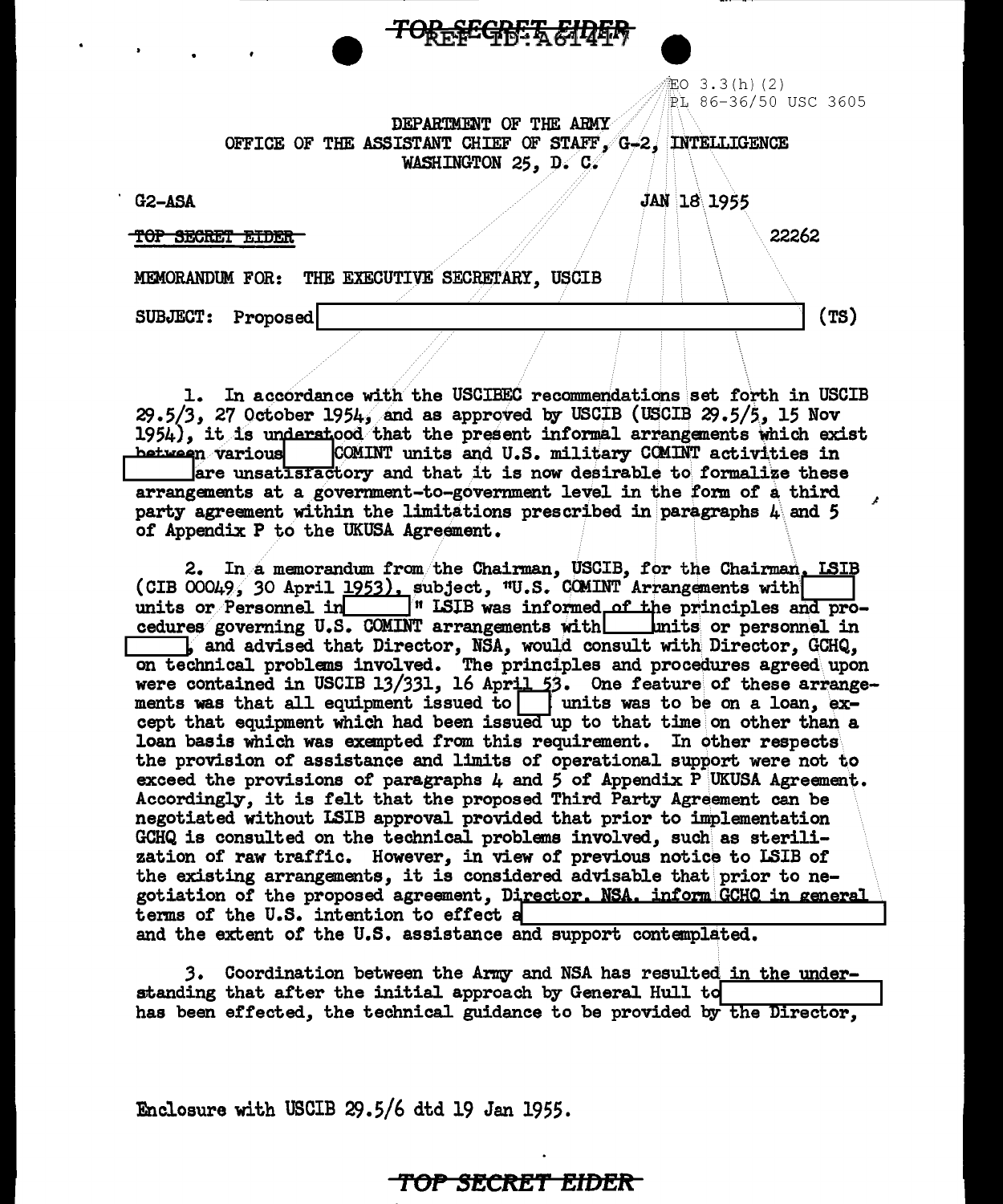TOP SECRET EIDER

| G2-ASA          |          |          |
|-----------------|----------|----------|
| <b>SUBJECT:</b> | Proposed | --<br>-- |

**TORSECRETAGOER** 

NSA, as agreed by USCIBEC and approved by USCIB, will include the responsibility to determine that the Agreement is:

- a. in consonance with the Terms of Reference, and
- b. appropriate for implementation.

This understanding was based on the assumption that implementation of the Agreement, coordination of Service participation, and direct contaet for the provision of technical assistance, liaison and guidance to the CCMINT Authority will be the responsibility of the Director, /NSA.

4. In consonance with the above, the following papers are inclosed for consideration and approval by USCIB:

a. Statement of broad objectives and general terms of U.S. position on U.S. collaboration with the

b. Aide Memoire for use by General Hull in his approach to

c. Minimum Security Standards for the classification, dissemination, transmission and physical security of CCMINT.

d. Suggested organization of the  $|COMINT|$  effort.

e. Terms of Reference for use by U.S. negotiating team.

(SIGNED)

ROBERT A. SCHOW Major General, GS Deputy.G-2 (Fgn Opns)

*5* Incl

- 1. Statement of Objectives and Terms
- 
- 2. Aide Memoire<br>3. Minimum Sctv **Minimum Scty Standards**
- 4. Suggested Orgn of COMINT Effort
- 5. Terms of Reference

 $EO$  3.3 $(h)$  (2) PL 86-36/50 USC 3605

2

**'TOP SECRE'f' EIDER**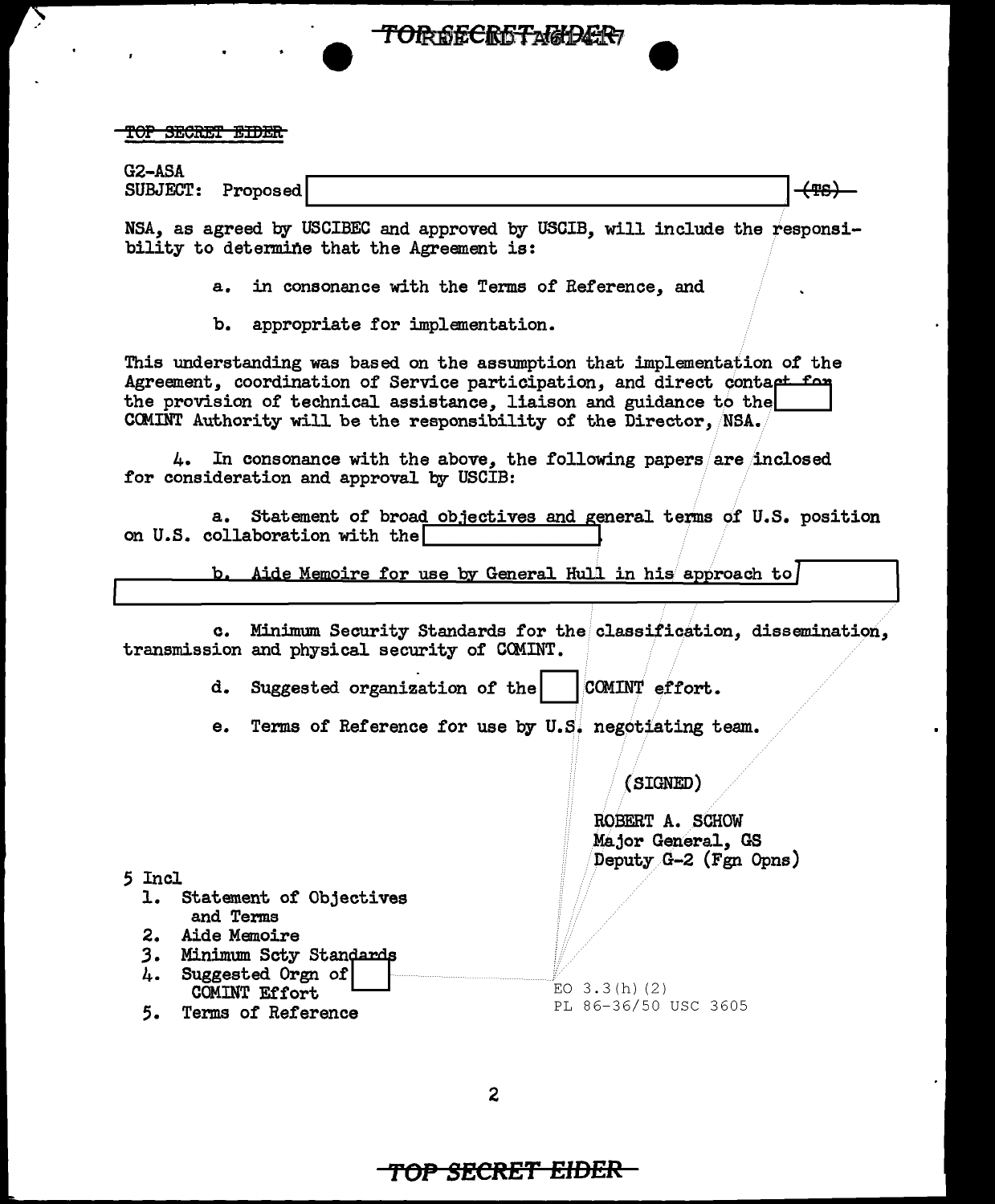## $\cdot$ TOP SEETFRA<sup>61417</sup>OFR

#### TOP SECRET EIDER

#### STATEMENT OF BROAD OBJECTIVES AND GENERAL TERMS OF U.S. COLLABORATION WITH

General Hull will attempt to obtain approval in principle from authoritative representatives of the for a formal and stable US **COMINT** Agreement. The U.S position will be stated along the following lines:

a. Relations between the U.S. and the various

have been quite satisfactory and, it is believed, mutually beneficial to all parties concerned.

b. With the new situstion arising from the the U.S. believes it desirable that the several arrangements and understandings which have developed over the past several years with each of the COMINT activities be placed on a stable and authoritative basis.

c. In the interests of maximum benefit to both countries, it is requested that the designate a single CONINT authority with whom effective arrangements and procedures can be developed.

d. With a mutual agreement on basic standards of security, the U.S. is prepared to furnish certain equipment and information including advisors, to enable the establishment and maintenance of an efficient COMINT service.

e. The U.S. would expect to receive the product of the COMINT activities to satisfy its needs for intelligence. In certain cases where the U.S. had specific requirements for information which could be satisfied by the COMINT service, it would be expected that every effort would be made to provide the data.

f. These arrangements are supplementary to those concerning U.S. COMINT which are essential to the security of U.S. forces and the provision of certain immediate and high priority material of U.S national interest.

g. There will be no disclosure of these arrangements or resulting agreements by the to any other party, and all materials will be exchanged only with the U.S.

h. The above principles are reflected in the Aide Nemoire for General Hull and the terms of reference for the negotiating team.

Inf 1

EO  $3.3(h)$  (2) PL 86-36/50 USC 3605

### **TOP SECRET EIDER**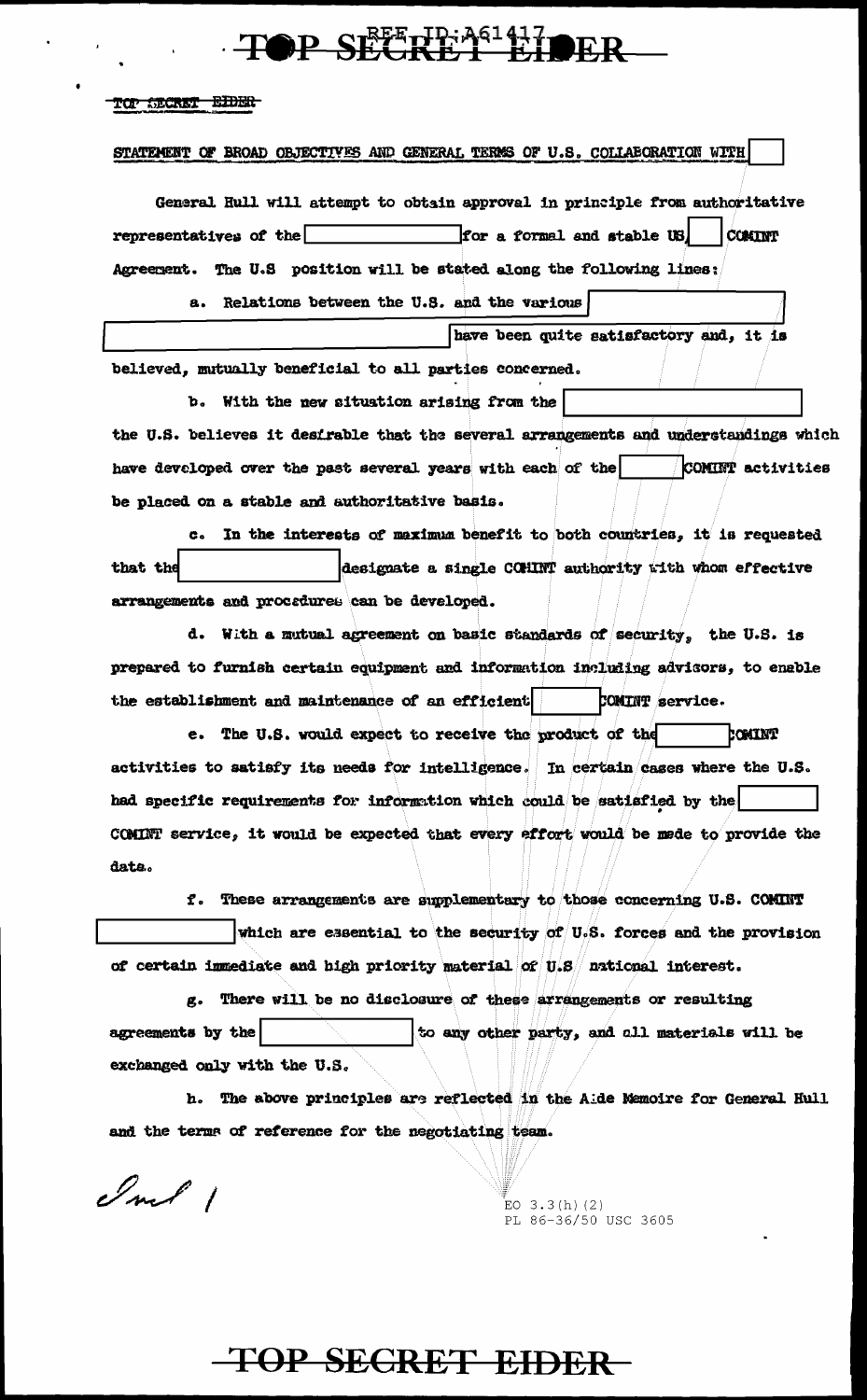**AIDE MEMOIRE** 

TOPEE ID: A61417

ON

UNITED STATES -RELATIONS IN THE FIELD OF

COMMUNICATIONS INTELLIGENCE

1. During the close cooperation and teamwork was developed between the communications intercept units of the and American Military Services

This spirit of cooperation has continued into the and serves to keep both our nations alerted against the possibility of future acts of aggression by potential enemies.

2. In the present period of relative calm, we have been able to review many of our wartime arrangements, including this cooperation in the field of Communications Intelligence, with a view to improving such arrangements and effecting economies wherever possible. Since the success of the Communications Intelligence effort is of vital importance to the future security of both the United States and the any improvements which can be made in our joint effort in this field should receive the careful attention of both Governments.

3. The continuing success of any communications intelligence effort, however, is predicated or based in a large part on keeping all knowledge of any success gained away from the enemy. Otherwise the enemy might take measures to change his codes or ciphers and communications security procedures. Such measures could result in the loss or cancellation of gains which had been achieved prior to initiation of these measures by the enemy. The sensitivity of the communications intelligence effort and the necessity for the utmost security in all aspects of this effort is therefore evident. The importance of security is such that the U.S. looks upon its communications intelligence effort as something which normally must be kept strictly within its own national framework controlled by one central to the exclusion of collaboration even with friendly foreign governauthority. ments, and as something which must be established, guided, and operated separately from other or general intelligence activities. However, in view of the unique and friendly relations which exist between the and the U.S. and taking

**TOP SECRET** 

EO  $3.3(h)$  (2) PL 86-36/50 USC 3605

i mari du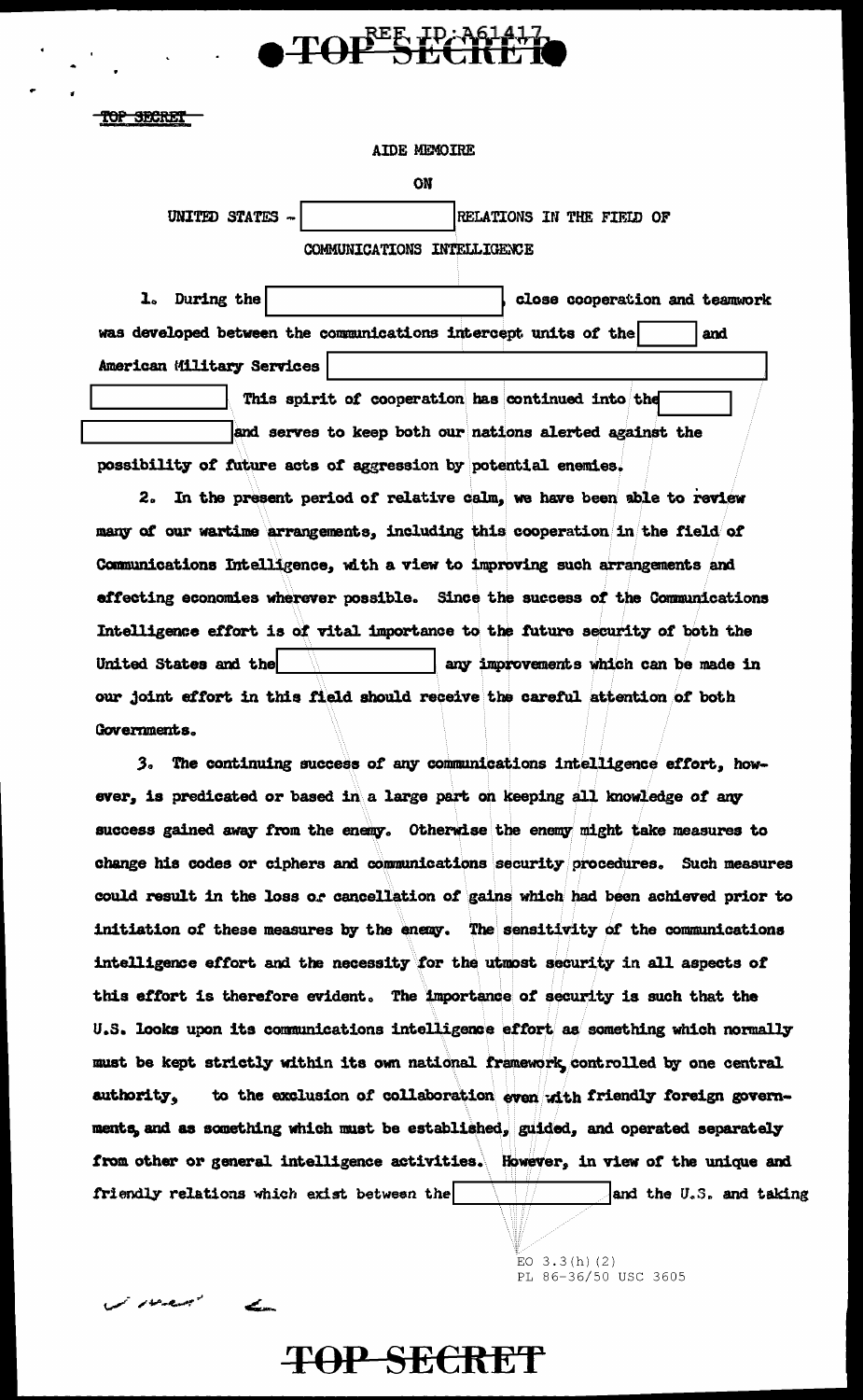

into account the historical association and common objectives of our two governments, I have been authorized to suggest a closer liaison between the and the U.S. in this important field of intelligence activity. In this respect the U.S. recognizes the valuable contribution which the various COMINT activities have made to our common effort as the result of the arrangements and understandings which have developed over the past several years with each of these COMINT activities. In order to foster, develop, and promote this relationship and thereby achieve the maximum possible benefits to both countries, it is suggested that collaboration in the COMINT field be established on an authoritative basis in the form of an agreement which would set forth the extent of the collaboration and the technical details thereof. To this end, the U.S. is prepared to furnish certain equipment, logistic support, information, and advisors to bring about the establishment of an effective, integrated and centrally controlled COMINT service.

It must be emphasized that the United States is unwilling to invest its Ь. resources in separate agreements with your individual Hilitary Services which would bind us to provide a pre-determined amount of assistance but would not guarantee a profitable return. In return the U.S. would desire the product of the COMINT activities and in certain cases where the U.S. has specific requirements for information which could be satisfied by a COMINT service, it would be expected that every effort would be made to provide the data. The matter of security, as mentioned before, is of paramount importance; it would therefore be expected that mitual agreement on the basic standards of security necessary would be an integral part of the agreement. In addition, it would be expected that there be no disclosure of the arrangements or resulting agreements by the to any other party or government and that all materials and products will be exchanged only with the  $0.5$ . It is the intention of the  $0.5$ . that these proposed arrangements be supplementary to any arrangements or agreements which now exist or which might be proposed concerning the establishment or operation of U.S. COMINT bases in  $|$  and which are essential to the security of U.S. forces and the provision of certain immediate and high priority material of U.S. national interest. If this proposal is acceptable, the U.S. is prepared

**TOP SECRET** 

EO  $3.3(h)$  (2) PL 86-36/50 USC 3605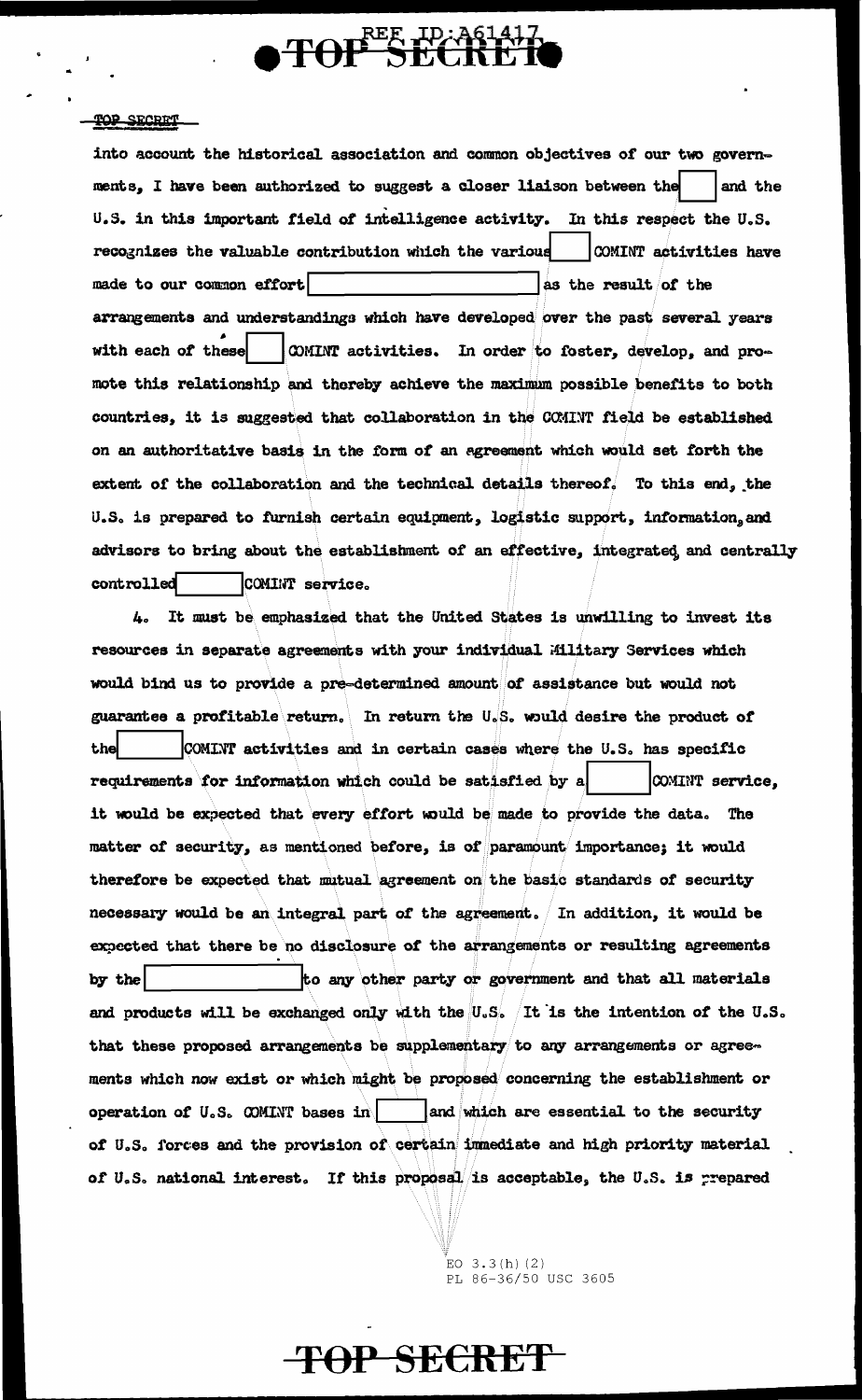### **OFEE CLIMAGRALIZING**

#### TOP SFORET

 $\ddot{\bullet}$ 

to discuss the details and specific terms of the agreement which it is hoped can be achieved.. Discussion of these details would be handled, on the U.S. side, by representatives speaking for the organization which maintains the central control of the entire US.S CO.IINT effort. It would be expected that the counterpart representatives of the presumably the Minister of Defense, would also speak for the  $\vert$  government as a whole or for the central authority within the government which is established or can be established to maintain overall control of the **EXMLNT** effort. I would appreciate your consideration of this proposal and an indication of your approval to proceed with the subject in more detailed discussions between personnel of the government who will represent a central authority within the  $\Box$  government and U.S. personnel representing the U.S. central authority in this field.

5. I will leave with you for consideration two papers, one containing the minimum security standards for the handling of COMINT materials, which, as I mentioned, must be an integral part of the agreement, and the other containing suggestions on what we believe would result in the most effective and efficient organization of the  $|$  DMINT effort.

> $EO$  3.3(h)(2) PL 86-36/50 USC 3605

3

### **T()P SECRET**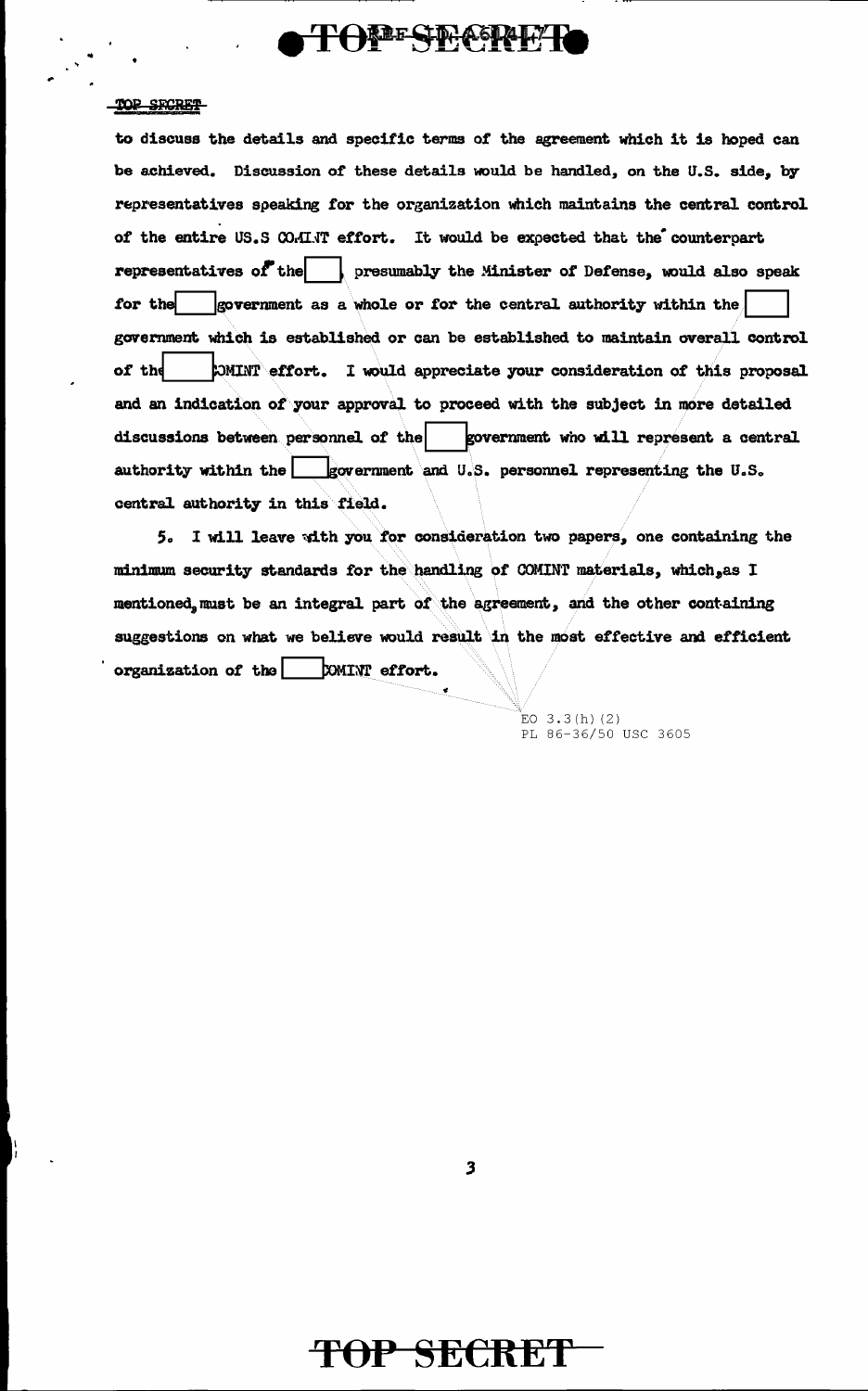

#### MINIMUM SECURITY STANDARDS FOR THE CLASSIFICATION, DISSEMINATION, TRANSMISSION, AND PHYSICAL SECURITY OF COMINT

1. COMINT, as used herein, refers to all information derived from the processing of traffic procured by listening to foreign communications, including voice transmissions, for the purpose of producing intelligence. It includes raw traffic, end-products, technical material, methods and techniques, working documents, and other special material used in its production. It also includes intelligence reports and summaries based on COMINT unless the information is so generalized that it cannot be traced back to a particular item of COMINT or to CO.IINT in general.

2. Each Government will designate a national authority to deal with all questions of COMIN: security and to enforce these principles.

3. Before an individual in any capacity has access to COMINT, he must be screened in accordance with standards and procedures established by the national authority and cleared as being of unquestioned loyalty. The screening must be as thorough as possible and at least as thorough as that given to individuals having access to TOP SECRET information of similar sensitivity. In addition to such clearance, these individuals must be specifically nominated by the national authority to have access to COMINT information.

4. Prior to being given access to COMINT, each individual will be indoctrinated for COMINT by a special warning on the sensitivity to compromises of COMINT sources and will be required to sign a document drawing attention to his special responsibility for safeguarding COMINT information and to the consequences provided if, either by intent or negligence, he allows COMINT information or material to come to the notice of unauthorized persons. It must be stressed that there is no time limit for protecting COMINT information, in that the information must be safeguarded indefinitely.

5. Distribution of COMINT must be based on the need-to-know principle, i.e., each item of COMINT information or material shall be made known only to those COMINT-indoctrinated individuals who require it in the performance of their duties. Control lists of individuals indoctrinated for COMINT will be maintained by each government. The number of indoctrinated individuals will be kept to the minimum consistent with essential intelligence and operational needs.

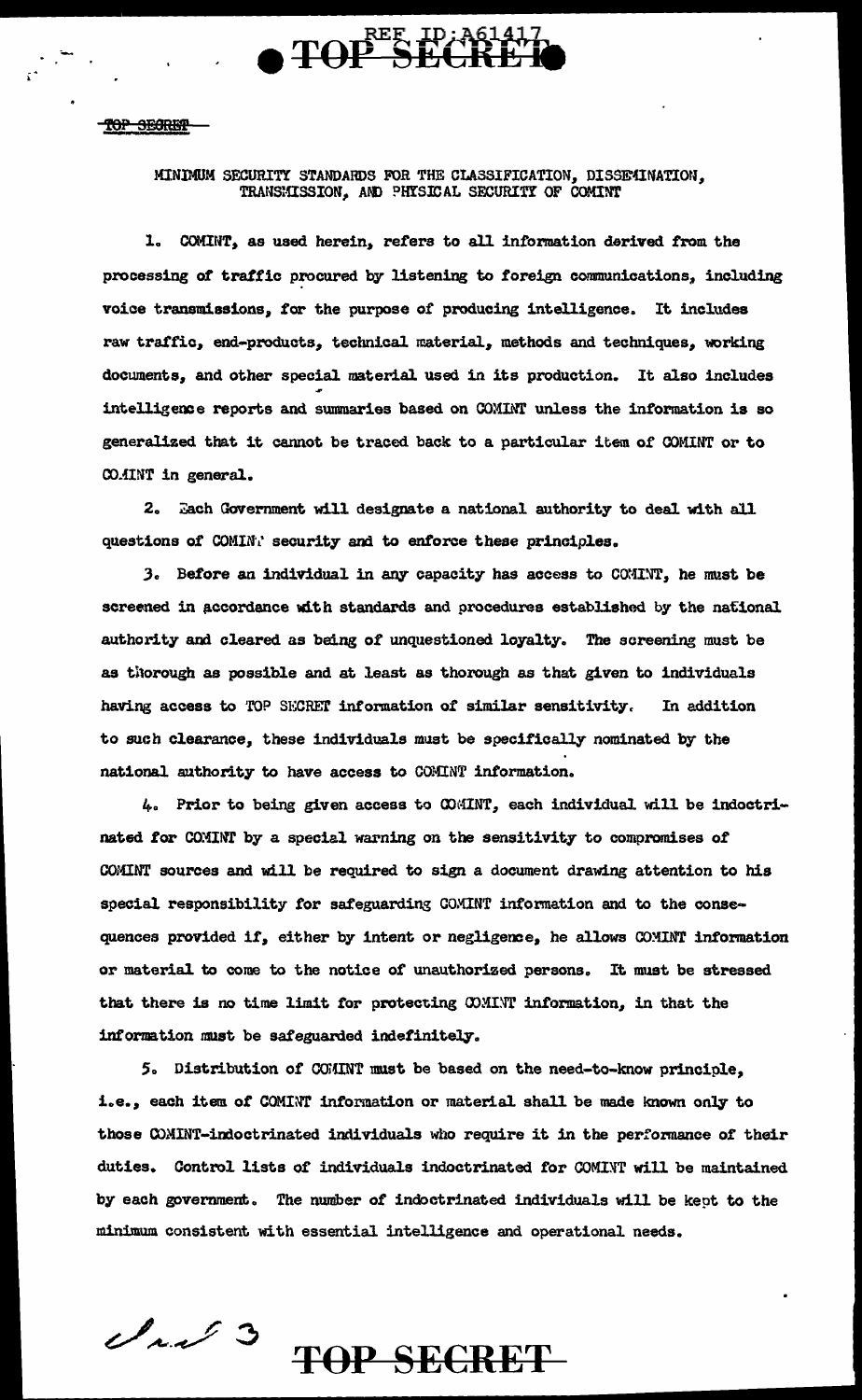6. All possible steps will be taken to prevent the risk of capture or interrogation of COMINT indoctrinees by enemies or potential enemies. In general, no risks should be taken by COMINT indoctrinees other than those necessary for the efficient performance of their duties.

**TOFFSECRI** 

7. The greatest care must be taken not to betray COMINT success by actions based on it. The source should on no account be needlessly risked.

8. All COMINT resulting from this Agreement will be classified as agreed between the COMIN ? authorities of both nations and will be distributed only to those COMINT-indoctrinated individuals who require it in the performance of their duties.

a. The US will classify COMINT materials provided to the 88 SECRET or TO.' SECRET, according to content.

b. The US will accept COMINT materials from the classified in accordance with  $\sim$  US agreement on application of paragraph  $\beta$ , above.

9. The COMINT authorities of each nation will insure against revelation of the source of COMINT resulting from this Agreement by carefully controlled handling procedures for every sheet of paper containing results from, or disclosing the existence of, this Agreement. If deemed desirable, special codewords also will be used.

10. The US and the | will use agreed exchange designators (codewords) to cover the following aspects of COMINT liaison under the terms of the Agreement:

a. COMINT materials (including results derived therefrom) provided by the US to the | (regardless of source) which can be integrated into | COMINT products.

b. COMINT materials (including results derived therefrom) provided by the US to the which must be given special handling and which cannot be passed to other than personnel without prior specific consent of the US. c. COMINT materials provided by the to the US. (If the agrees

to use special codewords as in paragraph 9, above, such codewords may be used to cover, insofar as practicable, these aspects of COMINT liaison.)

11. If the | |desires to use some device or special handling procedure for the protection of the COMINT source instead of codewords and does not want individual sheets of material manked  $d_{\text{th}}$  and  $d_{\text{ex}}$  and not maters. It shall is

> $EO 3.3(h)(2)$ PL 86-36/50 USC 3605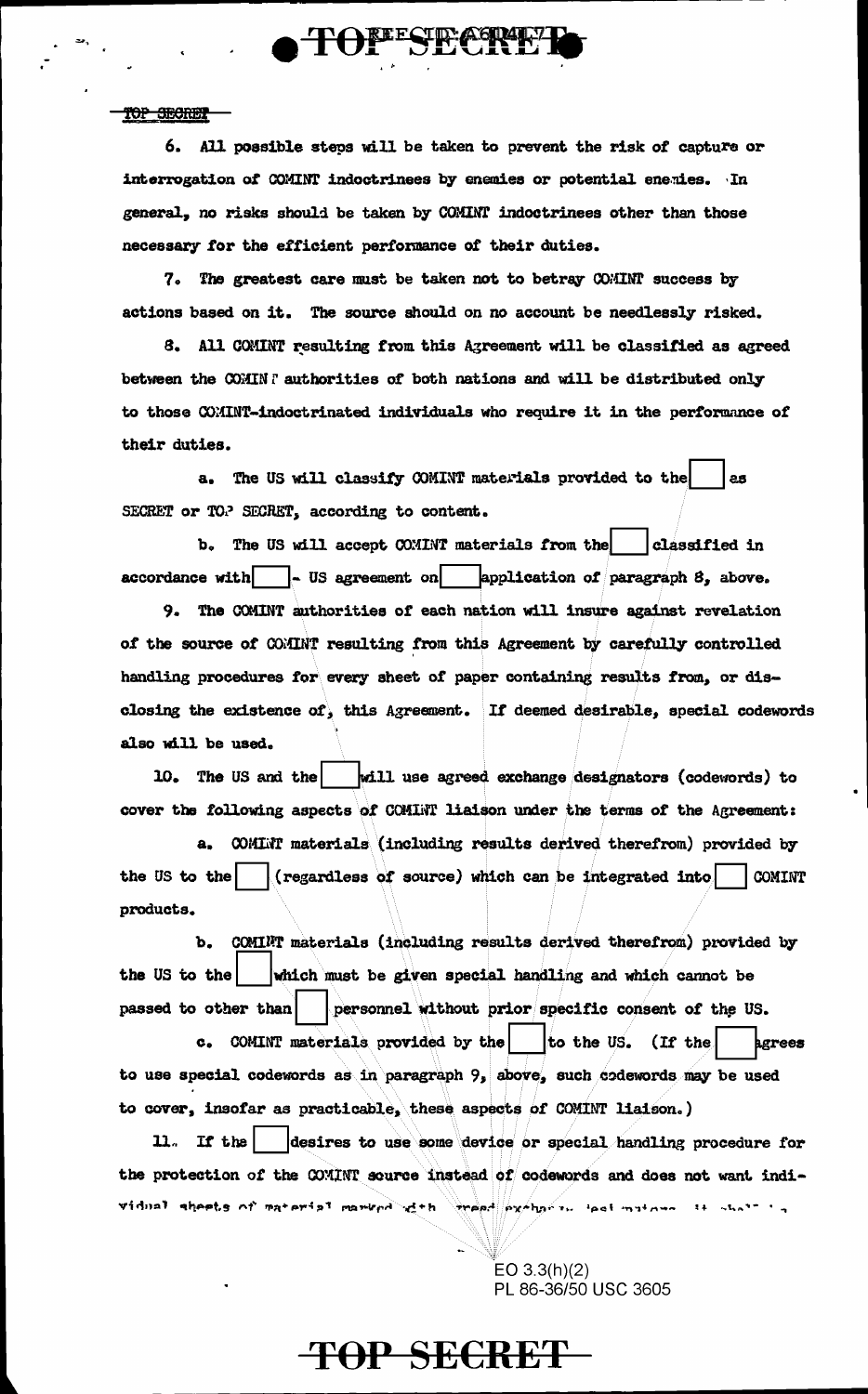#### TOP SECRET-

permissable to use the designator on the cover sheet(s) only for each shipment of material. In this event, the US must be assured that all such material will receive limited and controlled handling and distribution within the **COMINT** activity.

12. Documents containing COMINT information must be double-wrapped and addressed to a COMINT-indoctrinated officer by name, not by function. The inner evelope will bear the appropriate security classification. As a minimum security requirement, such documents must be sent by hand of officer or by a secure courier service. There shall be a senior US COMINT advisor in who shall be a representative of the Director, National Security Agency. This officer will be responsible for all US COMINT liaison with the

a. Documents from the US to the will be addressed to a designated COMINT recipient and will be transmitted to such recipient through the US Liaison Officer in mentioned above. He will receive from the recipient properly executed receipts for all materials delivered.

b. Documents from the to the US will be addressed to and delivered to the US Liaison Officer in He will receipt for all materials so received.

13. If COMINT material is transmitted within either nation by electrical means or by any ohysical means not completely secure, it must be encrypted in a secure cryptographic system reserved exclusively for this requirement.

a. Electrical communications between the US and COMINT organizations will be effected through the US Liaison Officer in and will be so arranged that it will not be possible to identify such communications as being between the respective COMINT organizations.

b. The US will establish a private cryptosystem for direct communications between the US Liaison Officer i and US COMINT authorities in Washington. This system will be the exclusive channel for passing communications which must be handled in COMINT channels only.

c. Messages from the CHINT organization to the US Liaison Officer will be passed via channels specifically agreed upon between the US and the

14. The highest standard of physical security must be applied to the custody of COMINT by all persons authorized to receive it. Normally, except when in transit under conditions prescribed herein, COMINT materials and communications  $EO 3.3(h)(2)$ relating thereto must at all times be: PL 86-36/50 USC 3605

 $\mathbf{3}$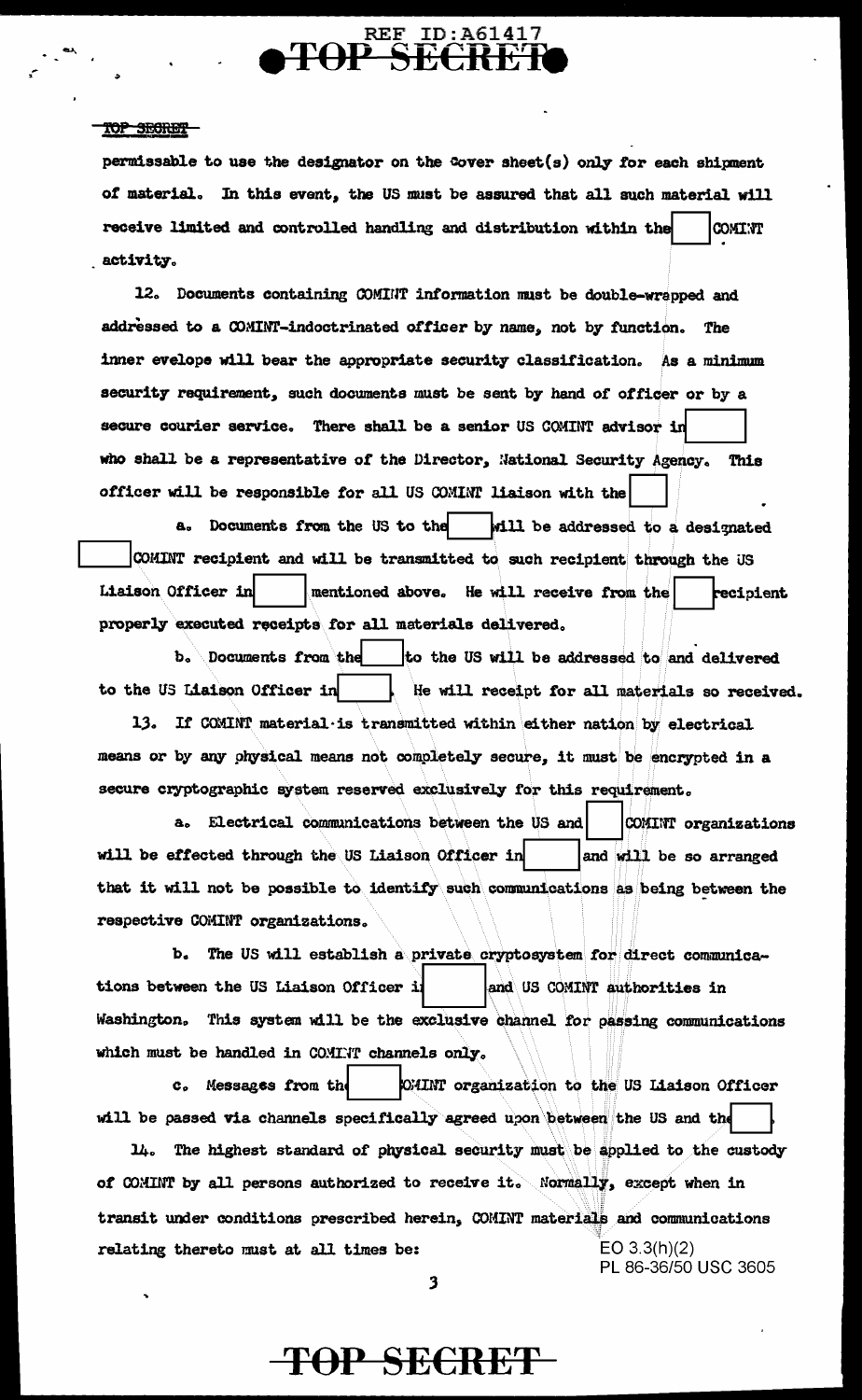### TOPECE PACTI

#### TOP SECRET

#### $EO 3.3(h)(2)$ PL 86-36/50 USC 3605

a. under the direct surveillance of a COMINT-indoctrinated person responsible for their safekeeping.

b. locked in a three-combination safe accessible only to COMINTindoctrinated personnel, or

c. stored in a locked compartment which is under constant surveillance by an armed sentry and which is accessible only to COMINT-indoctrinated personnel.

15. COMINT documents must be destroyed as soon as they have ceased to be of use. This is particularly important under hazardous conditions.

16. In order that necessary operational use can be made of certain agreed types of low-level tactical COMINT (such as direction finder bearings and plain text messages) on which immediate action must be taken in combat operations, the US or national authorities may permit the dissemination of such COMINT. at a classification not below CONFIDE ITIAL, to unindoctrinated recipients who need to know.

17. In exceptional instances where it is essential for immediate operational purposes, information based on COMINT may, as specifically authorized by the appropriate National COMINT Authority, be disseminated to unindoctrinated individuals, provided the source is not disclosed. If possible, names, times, positions, and other data identical with that from the original text must be omitted or, if the retention of such an item is essential, must be carefully paraphrased. Such information must be passed by a secure dispatch service, by a secure line, or in a cipher system approved by the National COMINT Authority for this requirement. It must not be passed in clear by radio (including radiotelephone).

18. Each nation will report immediately to the other any compromise or possible compromise of COMINT materials produced or exchanged under the terms of this agreement.

19. Each nation will expand these standards into a set of regulations adapted to local conditions. Copies of the COMINT security regulations so developed will be exchanged through COMINT channels.

4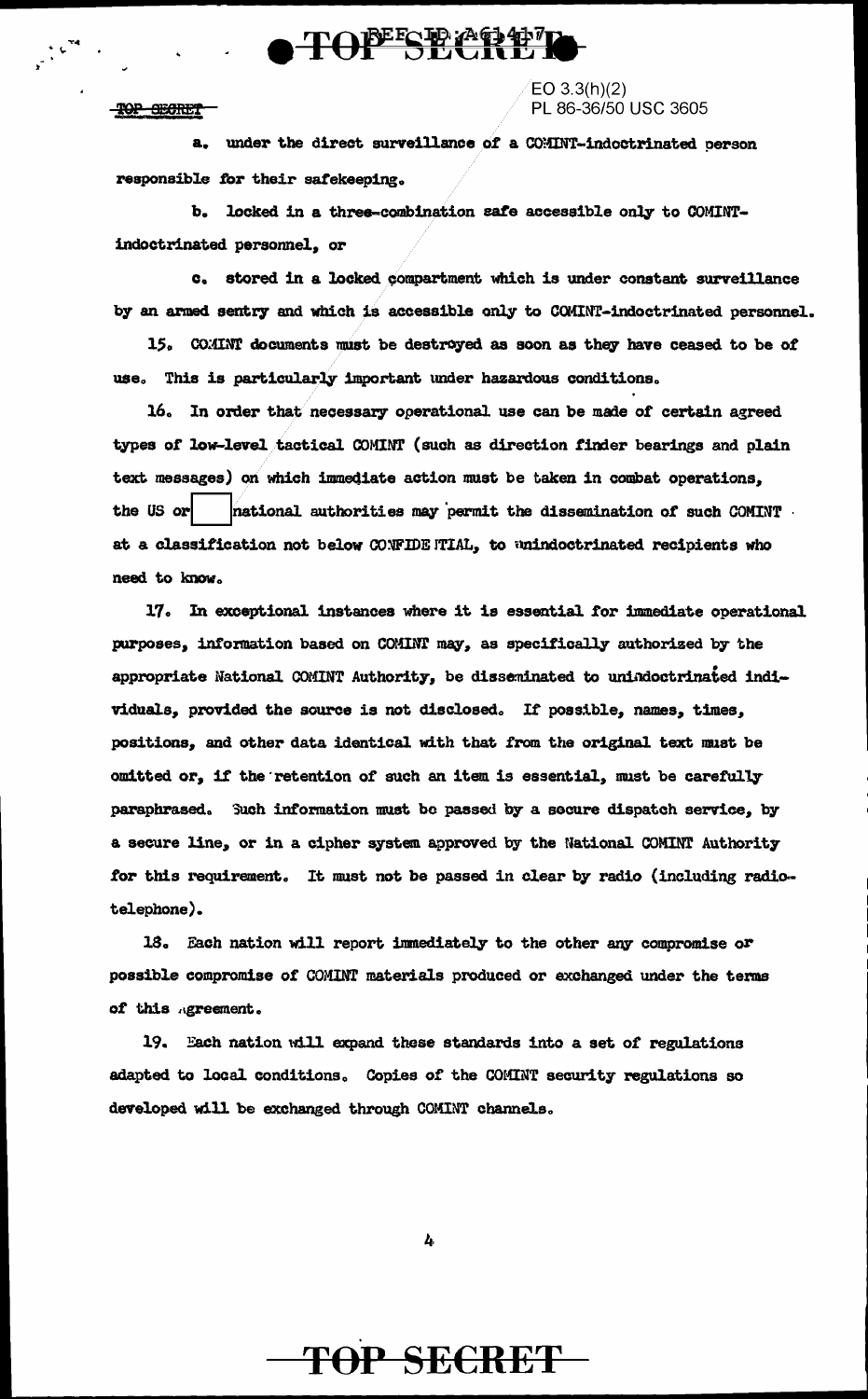### **REF ID:A61417** TOP SECRET

APPENDIX II

TOP SECRET

### Suggested Organization of the

#### CMINT Effort

The suggestions which follow on the organization of a COMINT effort are based on the premise that both COMINT and the associated COMSEC are directly related to and affect the national security and welfare of Accordingly, policies, procedures, and operations in these two fields should be established and conducted in a manner to permit immediate responsiveness to national requirements and objectives. It is highly desirable, therefore, that the various departments, agencies, and services of the government engaged in these activities be established under a central control or authority so that each individual activity is part of the overall effort and so that the total effort can be integrated into an effective and efficient organization which can maintain continuity of the effort in accordance with national requirements and priorities.

In accordance with the concept mentioned above, it is suggested that a framework be established to organize and control COMINT and COMSEC activities along the following lines:

a. The Minister of Defense will control the overall COMINT, COMEEC effort and shall be the Executive Agent of the Government therefor.

b. For the purpose of formulating top level policies and procedures in COMINT and COMEEC, provision should be made and a means established whereby the national requirements can be reconciled with the facilities and resources of the present and/or proposed cryptologic units. At the same level COMSEC policies and procedures should be established to protect communications against the efforts of enemy COMINT activities. This objective could be achieved by the establishment of a national policy group with representation by the principal producers and consumers of COMINT and the communication  $EO 3.3(h)(2)$ services. PL 86-36/50 USC 3605

Immediately below the national policy level group, it is advisable to have an operating agency or service acting for the Minister of Defense to receive, process and evaluate the total COMINT product, with dissemination ' thereof limited to the representatives of the government on the aforementioned policy group, and in accordance with the security standards submitted

 $\frac{1}{2}$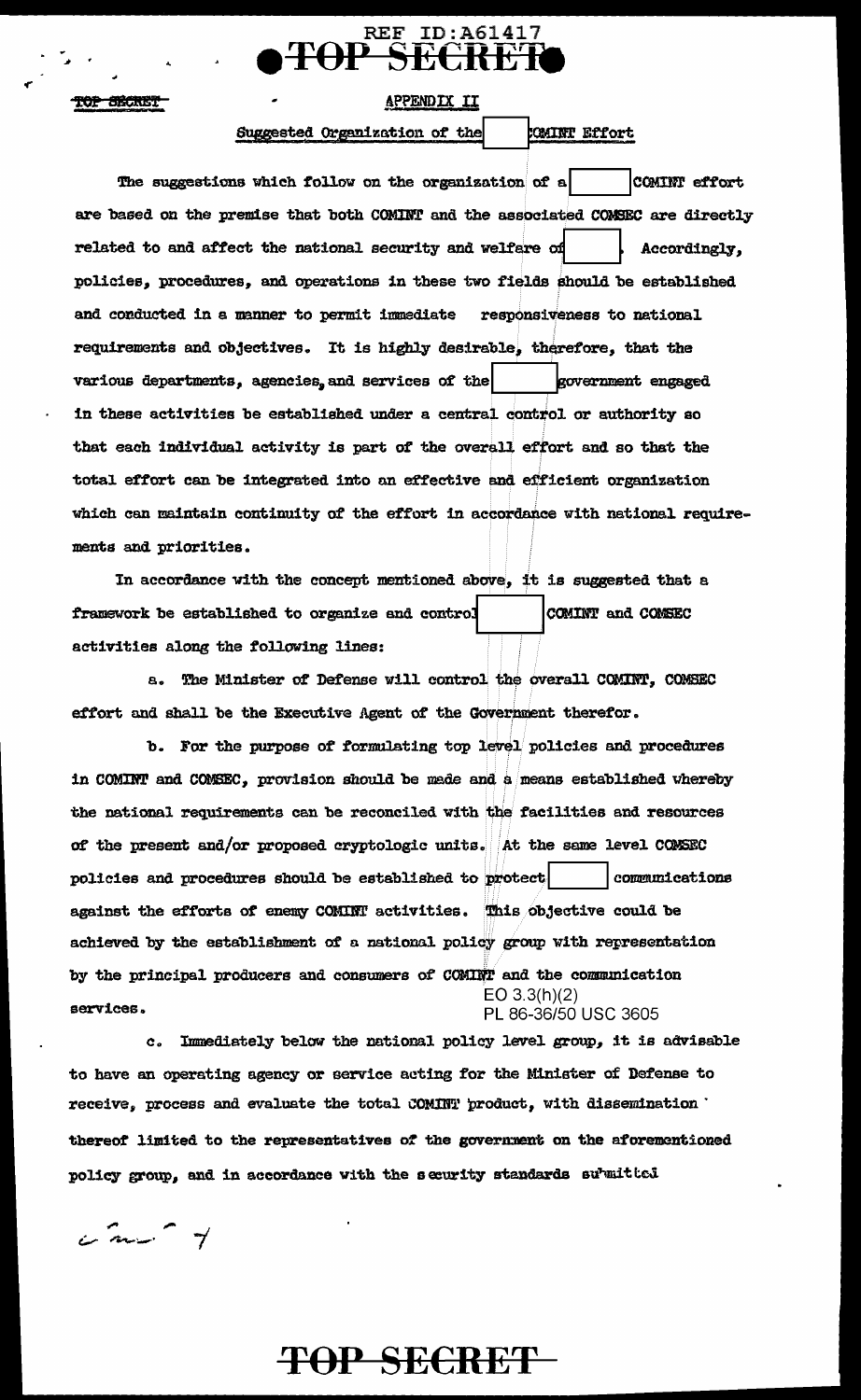

separately. This agency or service should also have the responsibility to determine the specific missions, assignments, or COMINT targets and have the authority to allocate and place these mission assignments on the units actually engaged in the intercept of enemy communications. Integration of policies and procedures for both COMSEC and COMINT in accordance with National policy can be accomplished by this operating agency or service and it should have authority to issue implementing directives associated therewith.

d. The cryptologic activity of the Army, Navy, and Air Force should be established below the Chief of Staff of each Military Service and be under the staff supervision of the Chief of Intelligence of each Military Service. The missions and functions of these cryptologic activities will be in accordance with the broad policies developed by the National policy level group and with instructions and procedures issued by the operating agency or service previously mentioned.

> EO  $3.3(h)(2)$ PL 86-36/50 USC 3605

**TOP SECRET**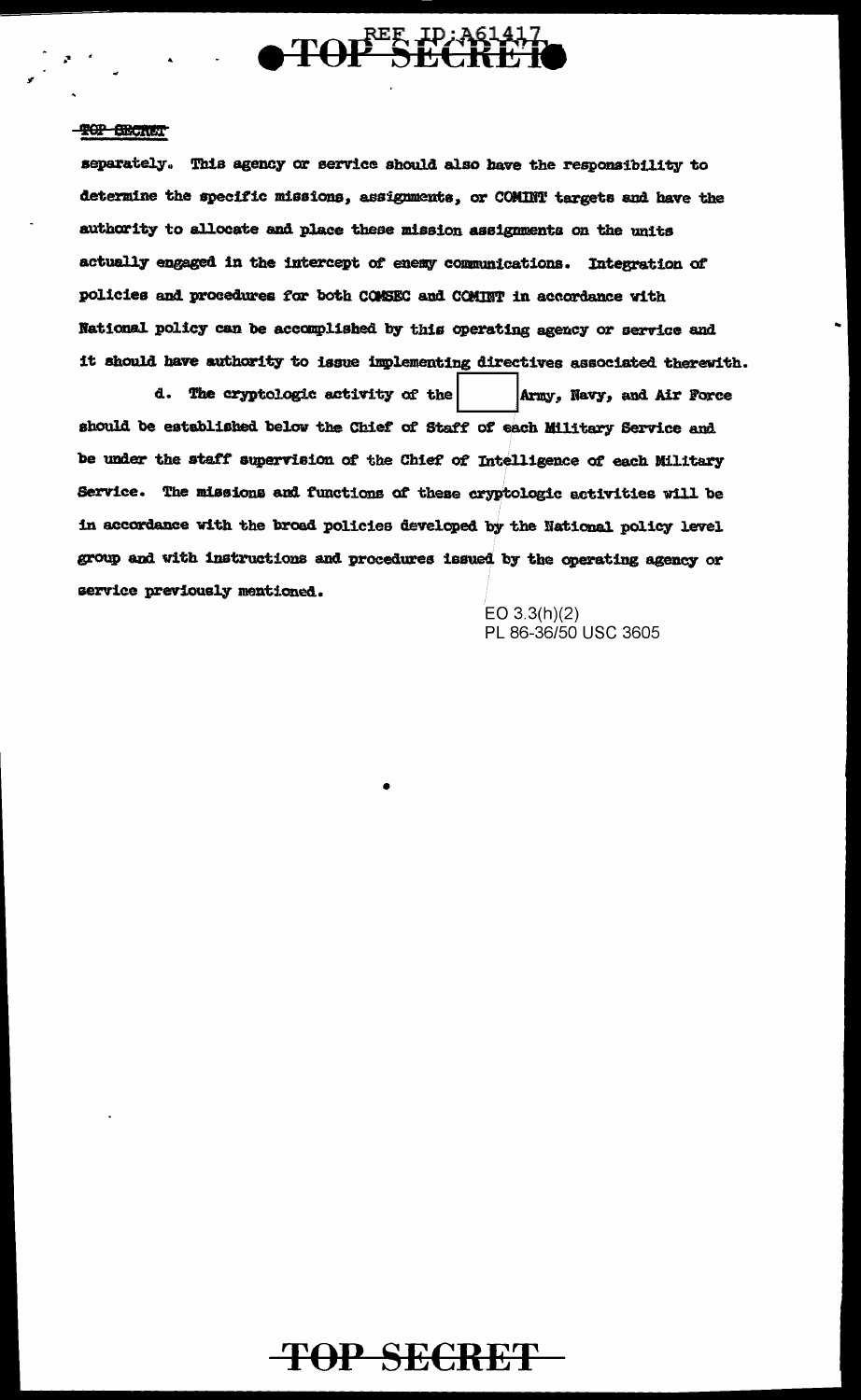## P SECRET FIN

 $EO 3.3(h)(2)$ PL 86-36/50 USC 3605

TOP SECRET EIDER

 $\mathbf{b}_x$ 

 $(1)$ 

يد.<br>همه است سو<sup>ست</sup> عبد

#### TERMS OF REFERENCE FOR NEGOTIATION OF US/ COMINT ARRANGEMENT

1. There are a number of important US COMINT requirements which the may be expected to fulfill:

a. A limited intercept general search and development program from advanced sites in to discover new or unknown transmissions. This search should be particularly directed against Communist voice and VHF communications in the larea.

 $\mathbf{c}$ . Intercept and processing of the following Chinese Communist communications:

> (2) illitary communications in Manchuria and possibly East China. (3) Local merchant shipping.

2. In exchange for the above raw material and the products derived by from its analysis, the US would furnish assistance as follows: thel

a. Ownership of the equipment now on loan to various | COMINT units will be transferred to the Thereafter the total cost to the JS should not exceed \$150,000 during the first year of implementation; subsequently the yearly cost or contribution to the cryptologic effort will be based on US determination of the value of the product received.

b. The U3 will provide technical advisors to the to assist in the installation and maintenance of their intercept facilities. This assistance will include the necessary training for intercept station personnel.

The US will provide guidance to the COMINT effort in the form  $\mathbf{C}_{\infty}$ of targets. This will include the provision of technical information to the where required, but not to exceed the limitations set forth in paragraph 5 of Appendix P to the UKASA Agreement. Further, technical assistance will be

 $EO 3.3(h)(2)$ 

PL 86-36/50 USC 3605

**TOP SECRET EIDER**